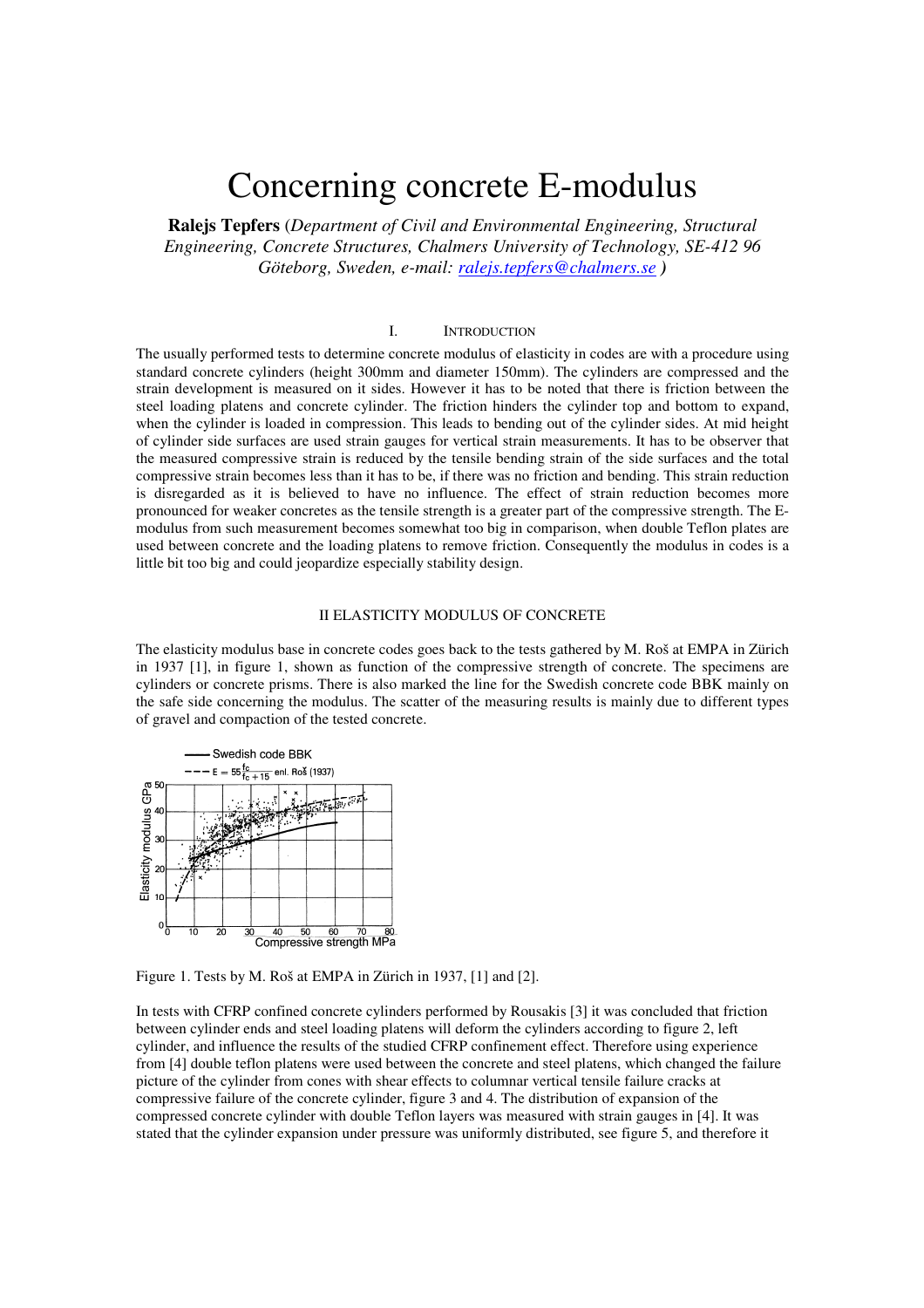could be concluded that the double Teflon plates removed friction between concrete cylinder ends and loading steel platens.



Figure 2. Friction gives bending of the specimens vertical surfaces, where the measuring devices are situated. Bending gives tensile strain, which reduces the compressive strain, left cylinder. Without friction failure cracks becomes vertical, right cylinder.



Figure 3. Cylinder failures, left with friction and right with Teflon layers removing friction.



Figure 4. Concrete cylinders outlook after failure with double Teflon layers between cylinder ends and steel platens removing friction. Vertical failure cracks. The numbers under cylinders mark the nominal compressive strength [3].



Figure 5. Transverse cylinder expansion under load obtained with two Teflon layers between cylinder and loading platens, [4].

III EFFECT OF TEFLON LAYERS ON CYLINDER STRENGTH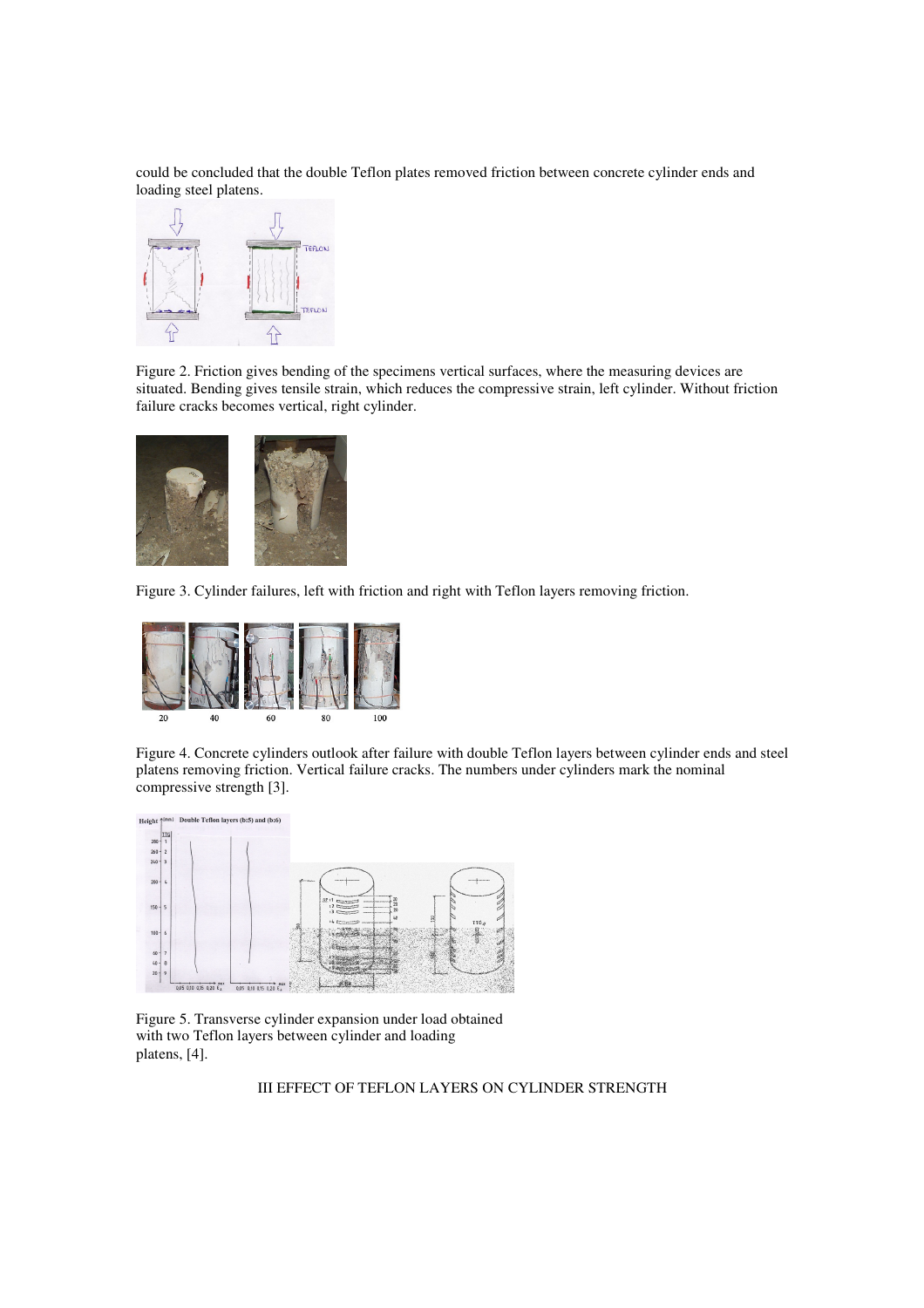The friction removing effect of the Teflon layers was studied for 5 concrete strengths in [3]. It was concluded that there is a slight strength reducing effect somewhat increasing for increasing concrete strengths.



Figure 6. Comparison of concrete compressive cylinder strength with and without double Teflon layers to remove friction, [3].

# IV EFFECT OF TEFLON LAYERS ON CYLINDER MODULUS

The modulus of elasticity for five concrete strengths was determined on concrete cylinders with double Teflon friction removing layers on loaded ends in [3]. The obtained measured modulus  $E_1$  is compared with that in CEB-FIP Model Code 1990, [5],  $E_{1c}$  for 28 days, in Figure 7.

 $E_{1c} = E_{co} [f_{cm} / f_{cm} ]^{1/3};$ 

where  $E_{\text{co}} = 2.15 \times 10^4 \text{ MPa};$  $f_{cm}$  is mean 28 days compressive strength in MPa;  $f_{\text{cmo}} = 10 \text{ MPa};$ 

The modulus of elasticity  $E_{1c}$  calculated according CEB-FIP Model Code 1990,  $E_{1c}$  is based on cylinder strength determined on concrete cylinders without Teflon interlays following the standard procedures. As strain is measured with strain gauges on cylinders without Teflon interlays, the cylinder is prevented to expand at its ends and the middle part thereby bends somewhat outward. This bending gives rise to tensile strains, which are superposed to the compressive strains. Thereby the compressive strain for estimating the modulus is reduced and the modulus becomes too big. As the concrete tensile strength for concrete grade C12 is about 13% of the compressive strength and for C80 about 7%, the friction bending of the cylinder side surface is more evident for lower concrete strengths. The tensile bending strain reduction of the compressive strain will consequently be more for weaker concretes and the measured modulus will become higher as it becomes evident in Figure 7.

Lower modulus than what is obtained by code in calculations may result in too big deformations and can jeopardize column stability.